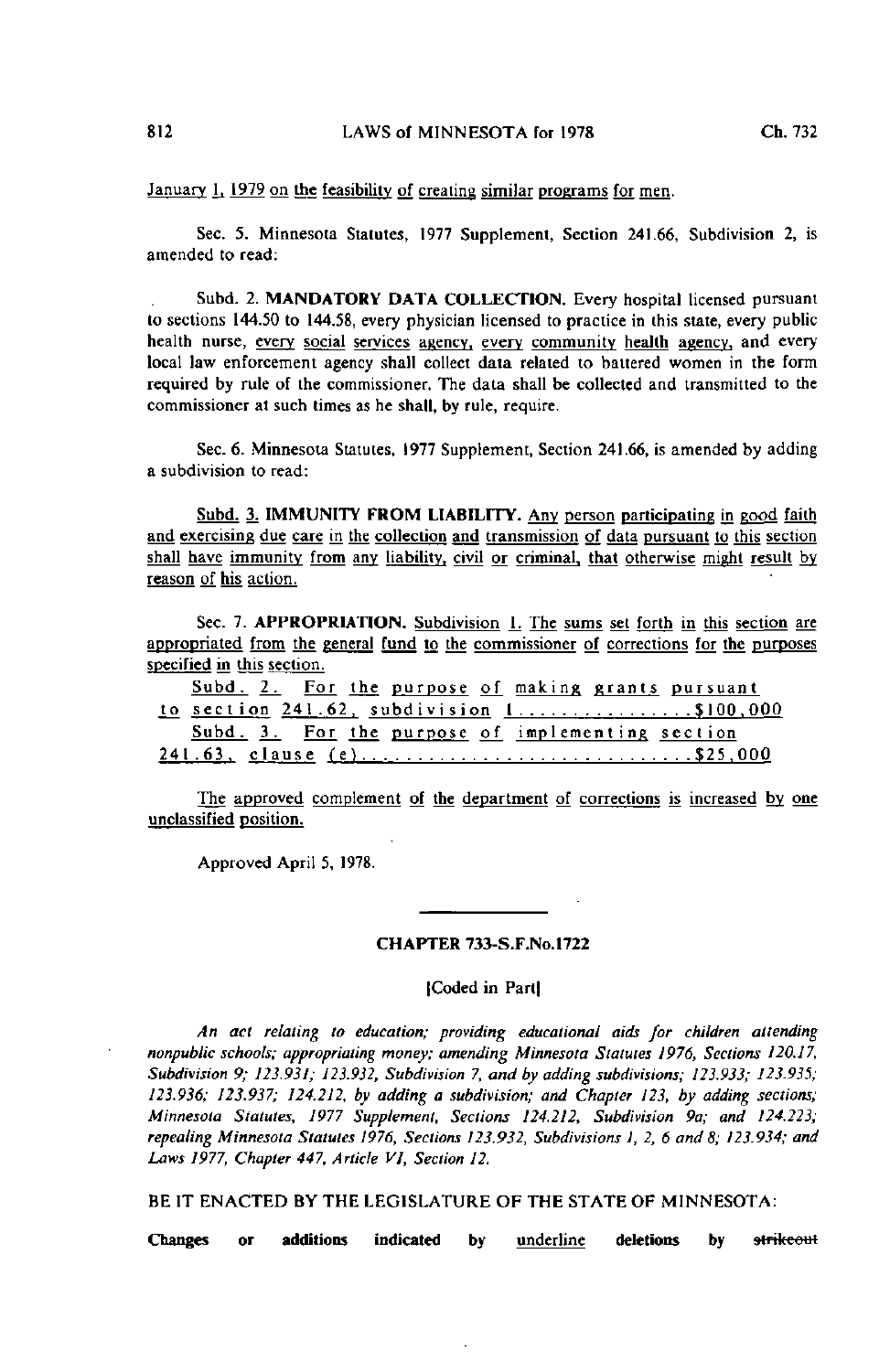Section 1. Minnesota Statutes 1976, Section 120.17, Subdivision 9, is amended to read.

Subd. 9. SPECIAL INSTRUCTION. After August 15, 1977, No resident of a district who is eligible for special instruction and services pursuant to this section shall be denied provision of this instruction and service on a shared time basis because of attendance at a nonpublic school defined in section 123.932, subdivision 3. Nothing in this subdivision shall be construed to prevent any school district from providing special instruction and services pursuant to section 120.17 on a shared time basis prior to August<br>15.1977.

Sec. 2. Minnesota Statutes 1976, Section 123.931, is amended to read:

123.931 DECLARATION OF POLICY. It is the intent of the legislature by this enactment to provide for distribution of educational aids such as auxiliary services; instructional materials and equipment textbooks, standardized tests and pupil support services so that every school ehild pupil in the state will share equitably in education benefits and therefore further assure all Minnesota students pupils and their parents freedom of choice in education.

Sec. 3. Minnesota Statutes 1976, Section 123.932, is amended by adding a subdivision to read:

Subd. la. As used in sections 123.931 to 123.937 and section 19 of this act, the terms defined in this section shall have the meanings ascribed to them.

Sec. 4. Minnesota Statutes 1976, Section 123.932, is amended by adding a subdivision to read:

Subd. 1b. "Textbook" means any book, workbook or manual, whether bound or in looseleaf form, which a pupil uses as a text or principal source of study in a particular class or program in the school he regularly attends and a copy of which is expected to be available for the individual use of each pupil in this class or program. The term includes only such secular, neutral and nonideological textbooks as are available and are of benefit to Minnesota public school pupils,

Sec. 5. Minnesota Statutes 1976, Section 123.932, is amended by adding a subdivision to read:

Subd. Ic. "Standardized tests" means standardized tests and scoring services which are provided by commercial publishing organizations and which are in use in the public schools of Minnesota to measure the progress of pupils in secular subjects.

Sec. 6. Minnesota Statutes 1976, Section 123.932, is amended by adding a subdivision to read:

Subd. 1d. "Pupil support services" means guidance and counseling services and health services.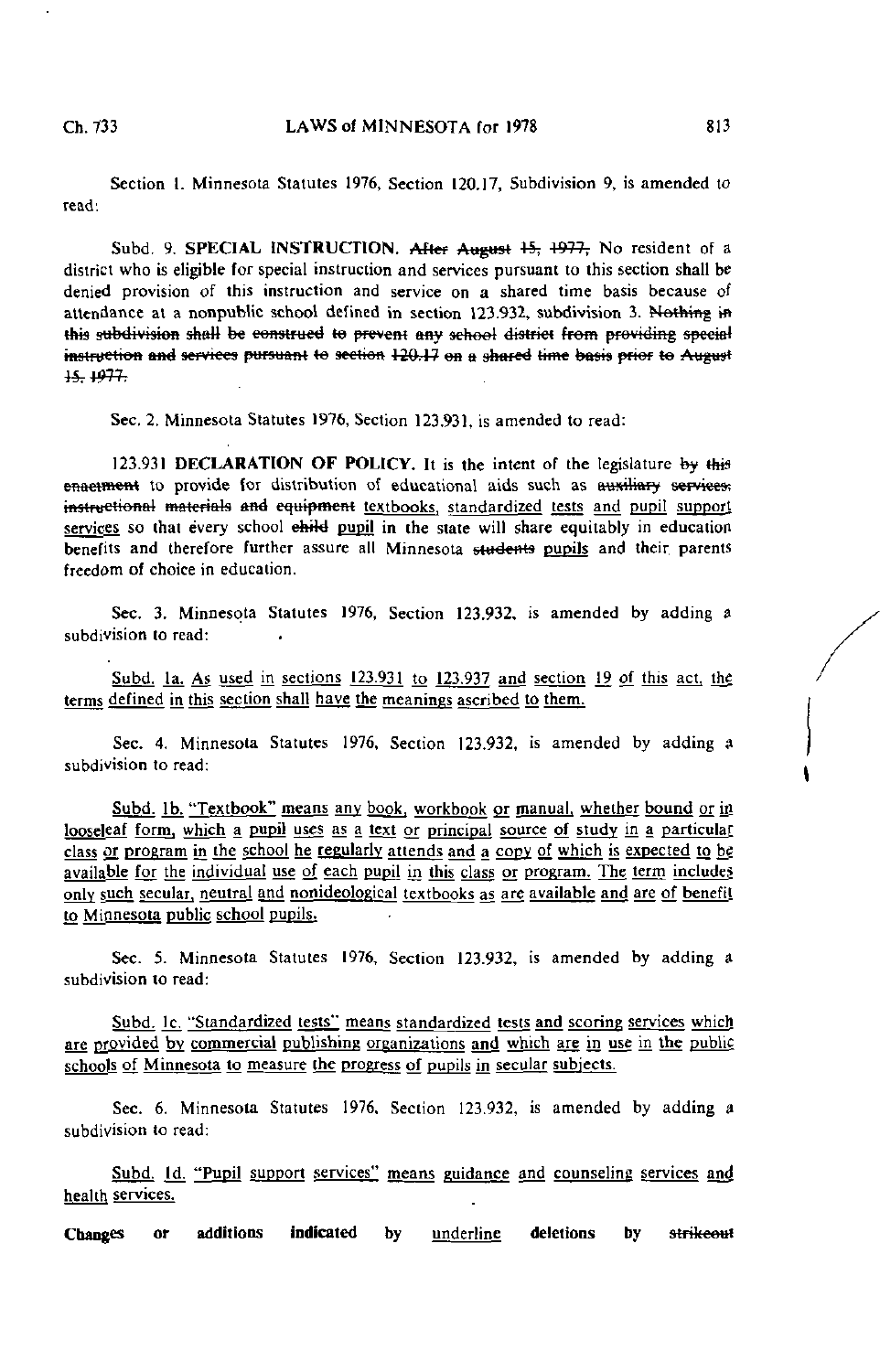Sec. 7. Minnesota Statutes 1976, Section 123.932, is amended by adding a subdivision to read:

Subd. 2a. "Pupils" means elementary and secondary pupils.

Sec. 8. Minnesota Statutes 1976, Section 123.932, is amended by adding a subdivision to read:

Subd. 2b. "Elementary pupils" means pupils in grades kindergarten through six; provided, each kindergarten pupil shall be counted as one-half pupil for all computations pursuant to sections 123.931 to 123.937.

Sec. 9. Minnesota Statutes 1976, Section 123.932, is amended by adding a subdivision to read:

Subd. 2c. "Secondary pupils" means pupils in grades seven through twelve.

Sec. 10. Minnesota Statutes 1976, Section 123.932, Subdivision 7, is amended to read:

Subd. 7. "Intermediary service area" means a school administrative unit approved by the state board of education, other than a single school district, such as including but not limited to the following: (a) a regional educational service area an educational cooperative service unit; (b) a cooperative of two or more school districts; (c) learning centers; or (d) an association of schools or school districts.

Sec. 11. Minnesota Statutes 1976, Section 123.932, is amended by adding a subdivision to read:

Subd. 9. "Neutral site" means a public center, a mobile unit located off the nonpublic school premises, or any other location off the nonpublic school premises which is neither physically nor educationally identified with the functions of the nonpublic school.

Sec. 12. Minnesota Statutes 1976, Section 123.932, is amended by adding a subdivision to read:

Subd. 10. "Guidance and counseling services" means all activities of a licensed counselor in counseling pupils and parents, providing counseling on learning problems, evaluating the abilities of pupils, assisting pupils in personal and social development and providing referral assistance.

Sec. 13. Minnesota Statutes 1976, Section 123.932, is amended by adding a subdivision to read:

Subd. 11. "Health services" means physician, dental, nursing or optometric services provided to pupils in the field of physical or mental health; provided the term does not include direct educational instruction, services which are required pursuant to section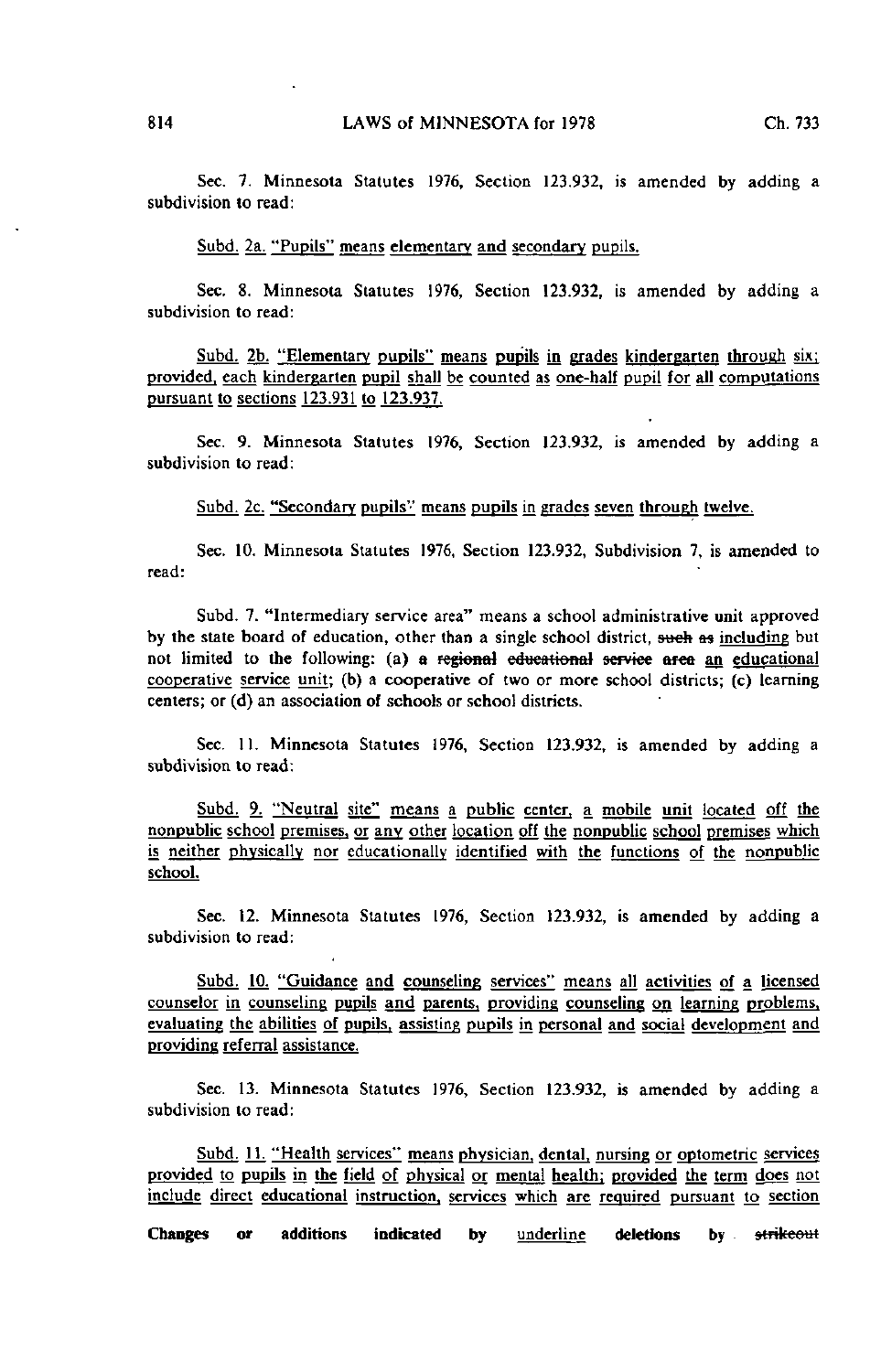Sec. 14. Minnesota Statutes 1976, Section 123.933, is amended to read:

123.933 PURCHASE OR LOAN OF TEXTBOOKS AND STANDARDIZED TESTS. Subdivision L The state board of education shall promulgate rules under the provisions of chapter 15, requiring that in each school year, based upon formal requests by or on behalf of nonpublic school students pupils in a nonpublic school, the local districts or intermediary service areas shall purchase or otherwise acquire instructional materials textbooks and standardized tests and loan or provide them for use by children enrolled in that nonpublic school. These instructional materials textbooks and standardized tests shall be loaned or provided free to the children for the school year for which requested. The loan or provision of the instructional materials textbooks and standardized tests shall be subject to rules prescribed by the state board of education,  $H_n$ the case of consumable or nonreusable instructional materials the title and possession may be surrendered to the nonpublic school student for whom they are provided; in the ease of nonconsumable or reusable instructional materials

Subd. 2. The title to same textbooks and standardized testing materials shall remain in the servicing school district or intermediary service area, and possession or custody may be granted of charged to administrators of the nonpublic school attended by the nonpublic school pupil or pupils to whom the instructional materials were textbooks or standardized tests are loaned or provided.

Subd. 3. The cost per pupil unit of the instructional materials textbooks and standardized tests provided for in sections 123.931 to 123.937 this section for each school year shall not exceed the statewide average eost expenditure per pupil unit spent by the Minnesota public elementary and secondary schools for instructional materials textbooks and standardized tests as computed and established by the department of education by each preceding October 4 March 1 of the preceding school year from the most recent public school year data then available. The commissioner shall allot to the school districts or intermediary service areas the total cost for each school year of providing or loaning the instructional materials textbooks and standardized tests for the students pupils in each nonpublic school which shall not exceed the product of the statewide average eost expenditure per pupil unit multiplied by the number of nonpublic school pupil units pupils who make requests pursuant to this section and who are enrolled as of October 4 September 15 of the preceding current school year.

Sec. 15. Minnesota Statutes 1976, Section 123.935, is amended to read:

123.935 PROVISION OF PUPIL SUPPORT SERVICES. Subdivision I. The state board of education shall promulgate rules under the provisions of chapter 15 requiring each school district or other intermediary service area: (a) to provide each year upon formal request by a specific date by or on behalf of a nonpublic school student pupil enrolled in a nonpublic school located in that district or area, the same auxiliary specific health services as are provided for Minnesota public school pupils by the district where the nonpublic school is located; and (b) to provide each year upon formal request by a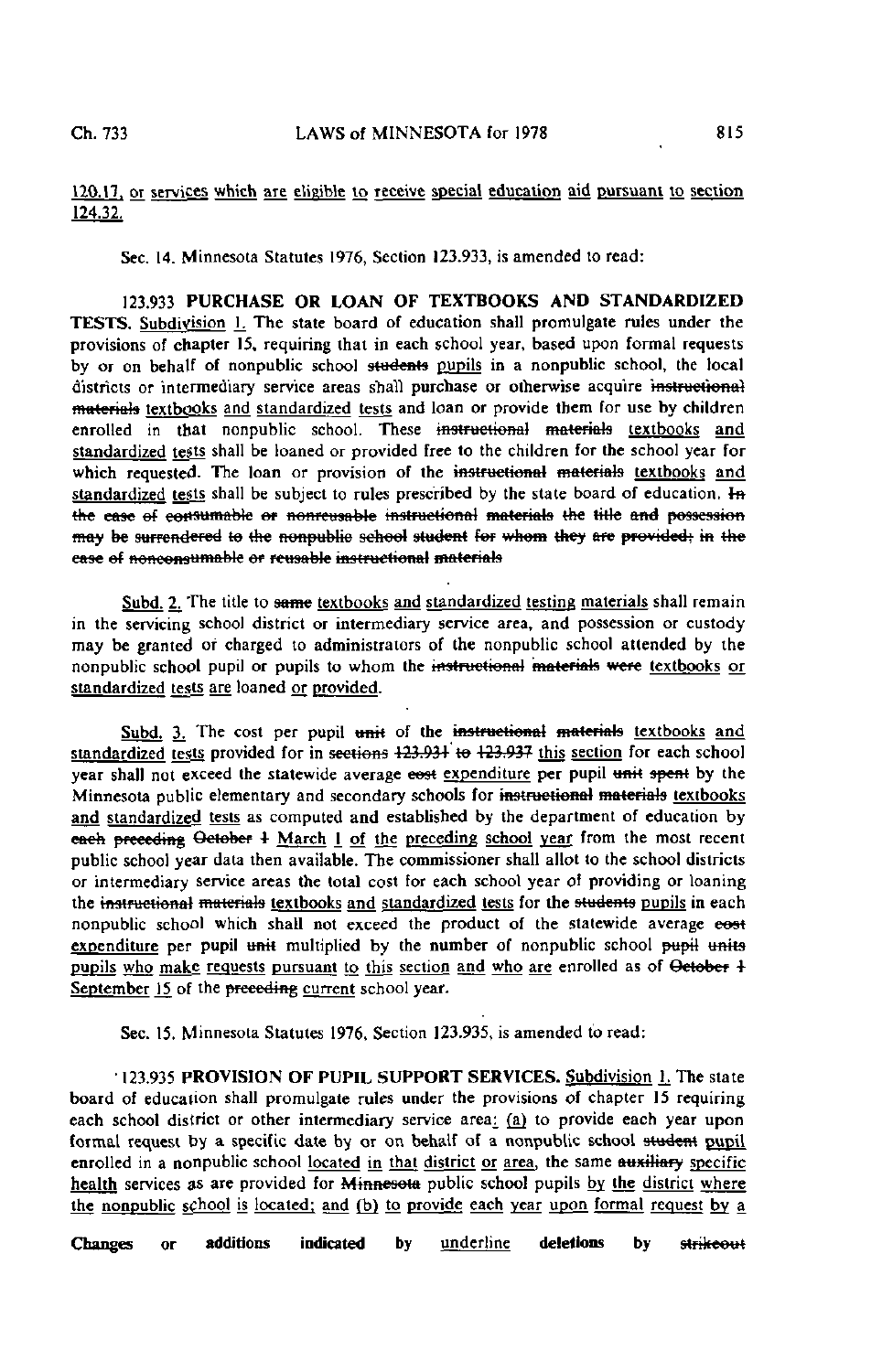specific date by or on behalf of a nonpublic school secondary pupil enrolled in a nonpublic school located in that district or area, the same specific guidance and counseling services as are provided for public school secondary pupils by the district where the nonpublic school is located. The requests shall be limited eollectively to The district where the nonpublic school is located shall provide the necessary transportation within the district boundaries between the nonpublic school and a public school or neutral site for nonpublic school pupils who are provided pupil support services pursuant to this section. Each request for pupil support services shali set forth the guidance and counseling or health services requested, by or on behalf of all eligible nonpublic school students pupils enrolled in a given nonpublic school. The auxiliary services shall be<br>provided in the student's respective sehool whenever possible by the district or intermediary service area wherein the nonpublic student's school is situated. The cost of the required services shall not exceed the amount allotted under this section to the participating district or intermediary service area. No district or intermediary service area shall expend an amount for these pupil support services which exceeds the amount allotted to it under this section.

Subd. 2. Health services may be provided to nonpublic school pupils pursuant to this section at a public school, a neutral site, the nonpublic school or any other suitable location. Guidance and counseling services may be provided to nonpublic school pupils pursuant to this section only at a public school or a neutral site. District or intermediary service area personnel and representatives of the nonpublic school pupils receiving pupil support services shall hold an annual consultation regarding the location of the provision of these services. The district board or intermediary service area governing board shall make the final decision on the location of the provision of these services.

Subd. 3. Guidance and counseling services provided to nonpublic school pupils pursuant to this section shall not include the planning or selection of particular courses or classroom activities of the nonpublic school.

Subd. 4. Each school year the commissioner shall allot to the school districts or other intermediary service areas for the provision of the health services pursuant to this section the actual cost of the services provided for the pupils in each respective nonpublic school for that school year, but not to exceed \$50 multiplied by the number of nonpublie school pupils in grades 9 through 12 and \$75 the average expenditure per public school pupil for these services by those Minnesota public elementary and secondary schools which provide health services to public school pupils, multiplied by the number of nonpublic school pupils in kindergarten through grade 8; in that particular nonpublic school who request these health services and who are enrolled as of October 4 September 15 of the last preceding current school year.

Subd. 5. Each school year the commissioner shall allot to the school districts or intermediary service areas for the provision of guidance and counseling services pursuant to this section the actual cost of the services provided for the pupils in each respective nonpublic school for that school year. The allotment for guidance and counseling services for the secondary pupils in each nonpublic school shall not exceed the average expenditure per public school secondary pupil for these services by those Minnesota public schools which provide these services to their secondary pupils, multiplied by the

Changes or additions indicated by <u>underline</u> deletions by s<del>trikeout</del>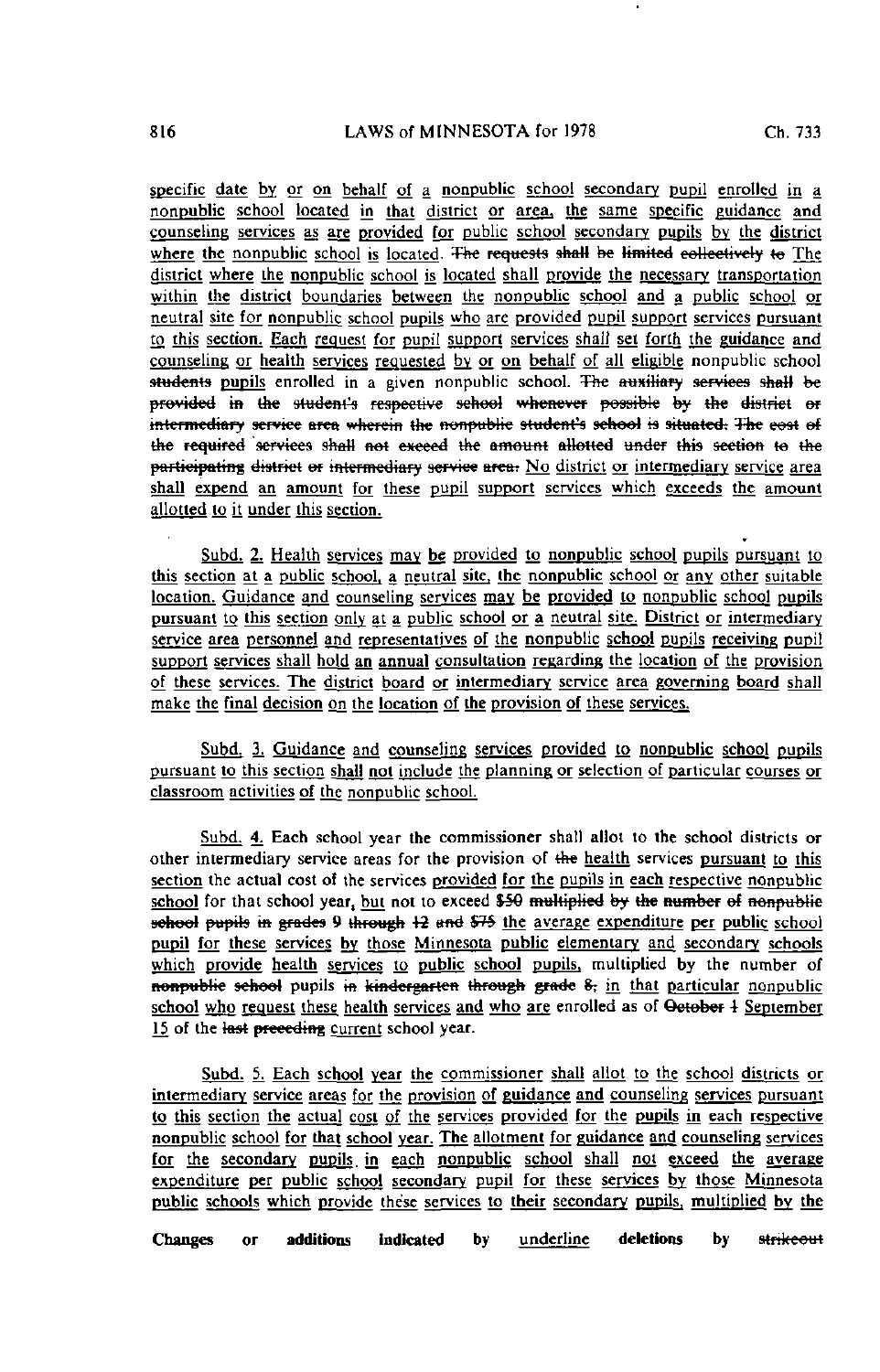number of secondary pupils in that particular nonpublic school who request these services and who are enrolled as of September 15 of the current school year.

Subd. 6. For purposes of computing maximum allotments for each school year pursuant to this section, the average public school expenditure per pupil for health services and the average public school expenditure per secondary pupil for guidance and counseling services shall be computed and established by the department of education by March 1 of the preceding school year from the most recent public school year data then available.

Sec. 16. Minnesota Statutes 1976, Section 123.936, is amended to read:

123.936 PAYMENTS FOR CONTRACTUAL OBLIGATIONS. In every event the commissioner shall make such payments to school districts or intermediary service areas pursuant to sections 123.931 to 123.937 as are needed to meet contractual obligations incurred for the provision of benefits to nonpublic school students pursuant to sections 123.933<del>, 123.934</del> or 123.935.

Sec. 17. Minnesota Statutes 1976, Chapter 123, is amended by adding a section to read:

[123.9361] ADMINISTRATIVE COSTS. Each year, a school district or intermediary service area may claim and receive from the department of education an additional sum for the actual cost of administration of sections 123.933 and 123.935. which shall not exceed an amount equal to five percent of the district's or area's allocation for that year pursuant to those sections.

Sec. 18. Minnesota Statutes 1976, Section 123.937, is amended to read:

123.937 APPROPRIATION. There is appropriated annually to the department of education from the general fund of the state treasury the sum of \$12,000.000 \$2.479.200 for the purposes of sections 123.931 to 123.937.

Sec. 19. Minnesota Statutes 1976, Chapter 123, is amended by adding a section to read:

[123.9381 EDUCATIONAL AID FOR NONSECTARIAN NONPUBLIC SCHOOL CHILDREN. Subdivision 1. DEFINITIONS. As used in this section, the terms defined in this subdivision shall have the meanings ascribed to them.

(1) "Nonsectarian nonpublic school" means any nonpublic school, as defined in section 123.932, subdivision 3, which is not church related, is not controlled by a church. and does not promote a religious belief.

(2) "Instructional materials" means books, workbooks, manuals, published materials, periodicals, documents, pamphlets, photographs, reproductions, pictorial or graphic works, musical scores, maps, globes, sound recordings including but not limited to those on discs and tapes, or any other printed and published materials of a similar nature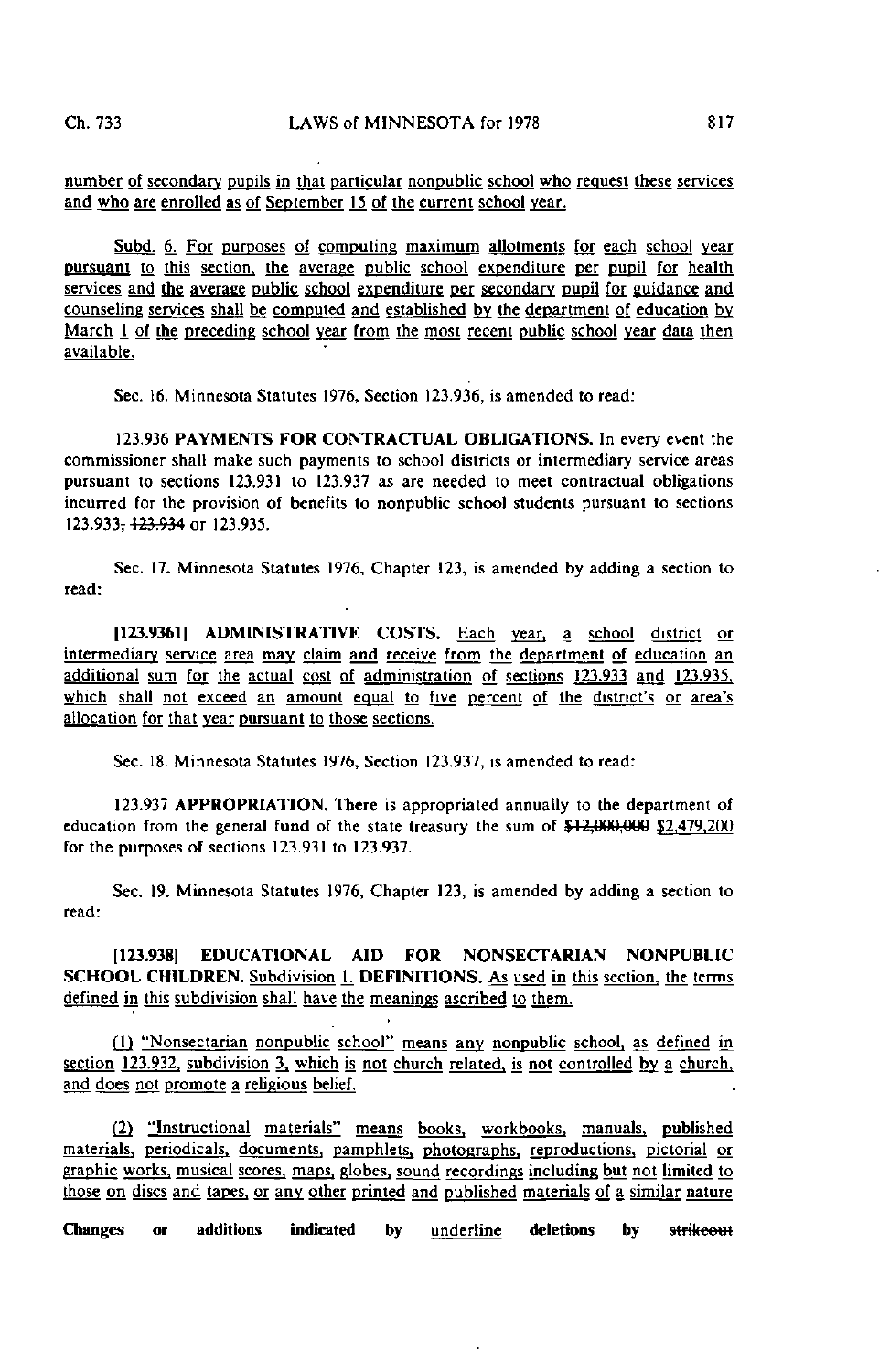made by any method. The term does not include textbooks or standardized tests as defined in section 123.932. The term includes only such secular, neutral and nonideological materials as are available and of benefit to Minnesota public school pupils or are made available in public school libraries. The term shall be limited to "school library and audio visual materials" and "instructional supplies" as those terms or their equivalent are described and designated in the manual of instructions for uniform accounting for Minnesota school districts published by the department of education.

Subd. 2. APPLICATION OF SECTION; PUPIL COUNT. The provisions of this section shall apply only to those nonsectarian nonpublic schools which enroll fewer than 200 pupils as of September J5 of the school year for which the instructional materials and equipment are provided. For purposes of the count in this subdivision, each kindergarten pupil shall be counted as one pupil. The provisions of. this section shall not apply to nonsectarian nonpublic schools whose primary purpose is to provide programs to preschool children or to children under the age of seven.

Subd. 3. PURCHASE OR LOAN OF INSTRUCTIONAL MATERIALS. The state board of education shall promulgate rules under the provisions of chapter 15. requiring that in each school year, based on formal requests by or on behalf of nonsectarian nonpublic school pupils in a nonsectarian nonpublic school, the local districts or intermediary service areas shall purchase or otherwise acquire instructional materials and loan or provide them for use by children enrolled in that nonsectarian nonpublic school. The loan or provision of the instructional materials shall be subject to rules promulgated by the state board of education.

In the case of consumable or nonreusable instructional materials, the title and possession may be surrendered to the nonsectarian nonpublic school pupil for whom they are provided: in the case of nonconsumable or reusable instructional materials the title to same shall remain in the servicing school district or intermediary service area, and possession or custody may be granted or charged- to administrators of the nonsectarian nonpublic school attended by the nonsectarian nonpublic school pupil or pupils to whom the instructional materials were loaned.

The cost per pupil of the instructional materials provided (or in this subdivision for each school year shall not exceed the statewide average expenditure per pupil by the Minnesota public elementary and secondary schools for instructional materials as computed and established by the department of education by March 1 of the preceding school year from the most recent public school year data then available. The commissioner shall allot to the school districts or intermediary service areas the total cost for each school year of providing or loaning the instructional materials for the pupils in each nonsectarian nonpublic school which shall not exceed the product of the statewide average expenditure per pupil multiplied by the number of nonsectarian nonpublic school pupils who make requests pursuant to this subdivision and who are enrolled as of September 15 of the current school year.

Subd. 4. AIDS AS SUPPLEMENTARY. The educational aids to nonsectarian nonpublic school pupils provided for by this section shall be supplementary to the educational aids and services provided to nonpublic school pupils pursuant to sections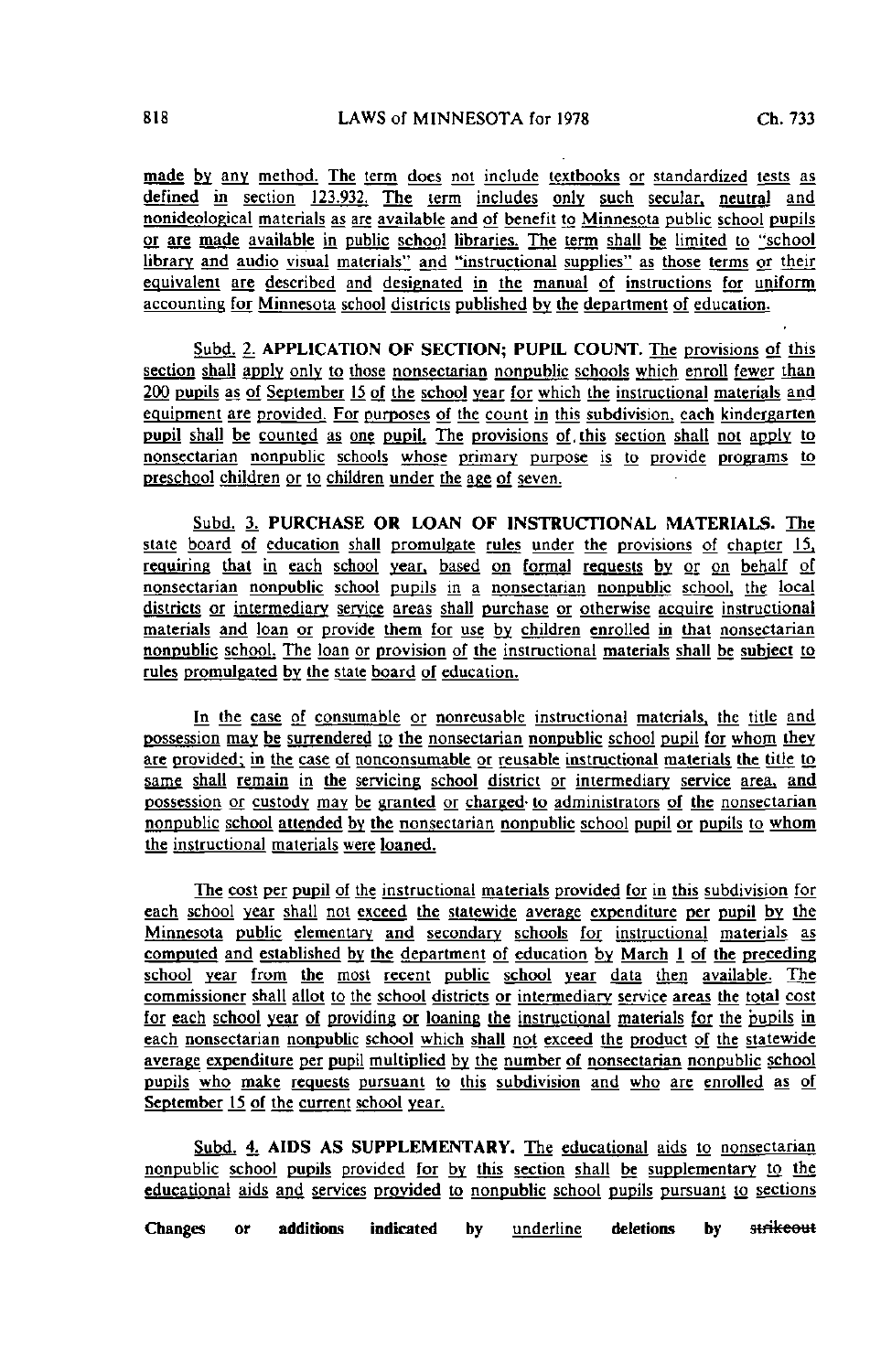# 123.931 to 123.937.

Subd. 5. PAYMENTS. During each school year the commissioner shall make such payments to school districts or intermediary service areas as are needed to meet contractual obligations incurred for the provision of benefits to nonsectarian nonpublic school students pursuant to this section.

Subd. 6. ADDITIONAL COST OF ADMINISTRATION AMOUNT. Each year, a school district or intermediary service area may claim and receive from the department of education an additional sum for the actual cost of administration of this section, which shall not exceed an amount equal to five percent of the district's or area's allocation for that year pursuant to this section.

### Subd. 7. **EXPIRATION DATE.** This section expires June 30, 1979.

Sec. 20. Minnesota Statutes, 1977 Supplement, Section 124.212, Subdivision 9a, is amended to read:

Subd. 9a. Shared time pupils are defined as those pupils who attend public sehools school programs for part of the regular school day and who otherwise fulfill the requirements of section 120.10 by attendance at a private school.

(a) The average daily membership of a pupil enrolled on a shared time basis shall equal the ratio of the total minutes for which the pupil is enrolled and the minimum minutes required during the year for a regularly enrolled public school pupil.

(b) Foundation aid for shared time pupils shall equal the amount which would accrue if shared time pupil units, counted pursuant to section 124.17, subdivision I, clauses (1) and (2), were added to the district's total pupil units used in determining its foundation aid. Foundation aid for shared time pupils shall be in addition to any other aid to which the district is otherwise entitled and shared time average daily membership shall not be used in the computation of pupil units under section 124.17, subdivision 1, for any purpose other than the computation of shared time foundation aid pursuant to this subdivision.

(c) Foundation aid for shared time pupils shall be paid to the district of the pupil's residence. If a pupil attends shared time classes in another district, the resident district shall pay to the district of attendance an amount of tuition equal to the ratio in clause (a) times the amount of tuition which would be charged and paid for a nonresident public school pupil in a similar circumstance. The district of residence shall not be obligated for tuition except by previous agreement.

(d) Notwithstanding the provisions of clause (c), the resident district of a shared time pupil attending shared time classes in another district may grant the district of attendance, upon its request, permission to claim the pupil as a resident for state aid purposes. In this case, state aid shall be paid to the district of attendance and, upon agreement, the district of attendance may bill the resident district for any unreimbursed education costs, including unreimbursed transportation costs.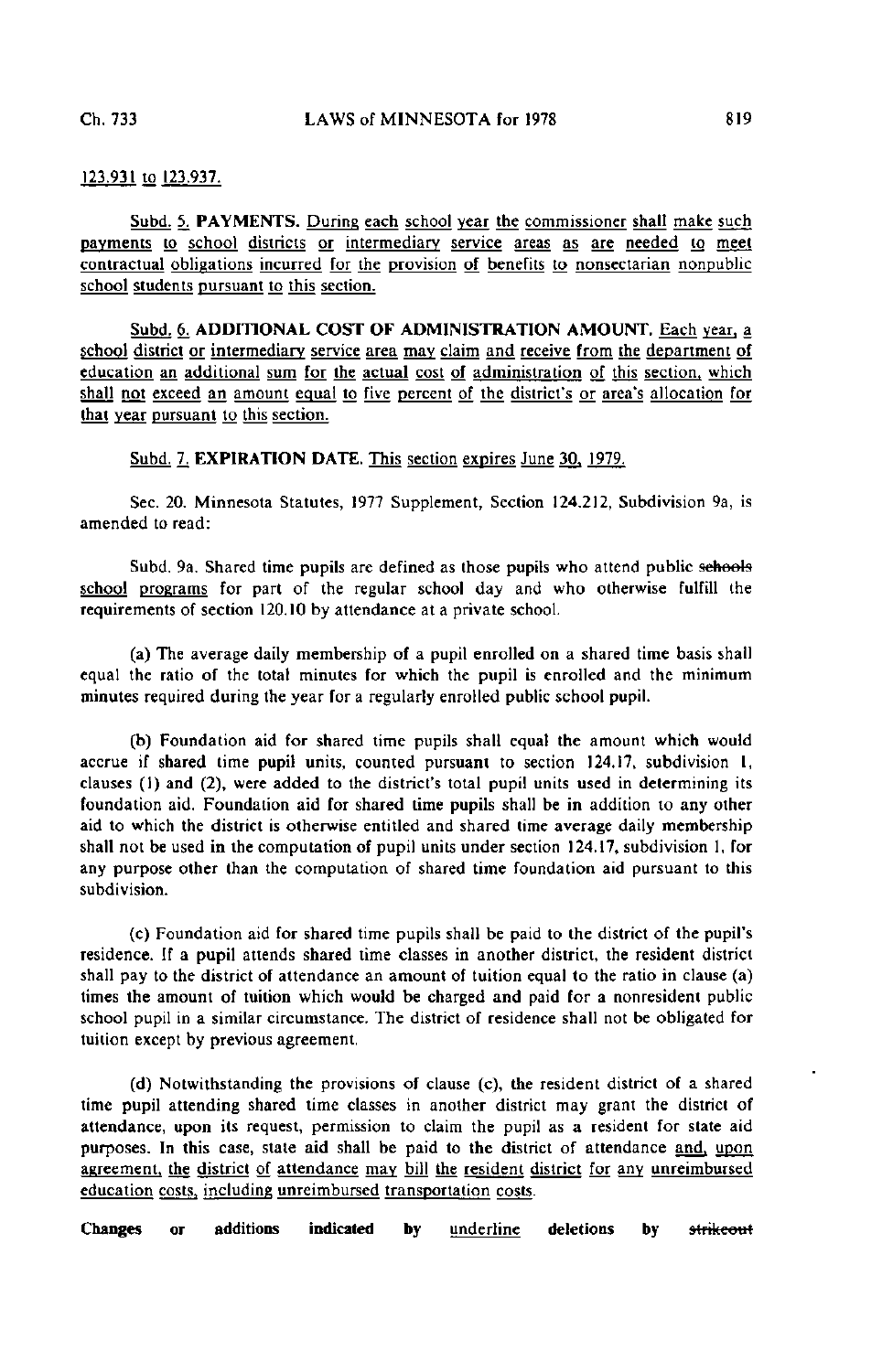(e) Minutes of enrollment in a public school during which a ngnpublic school pupil receives services pursuant to section 123.935 shall not be used in the computation of shared time foundation aid pursuant to this subdivision.

Sec. 21. Minnesota Statutes 1976, Section 124.212, is amended by adding a subdivision to read:

Subd. 9b. Public school programs may be provided to shared time pupils only at a public school building; provided, however, that special instruction and services for handicapped children required pursuant to section 120.17 may also be provided at a neutral site 'as defined in section 123.932, and diagnostic and health services required pursuant to section  $120.17$  may also be provided at a nonpublic school building. As used in this subdivision, "diagnostic services" means speech, hearing, vision, psychological. medical and dental diagnostic services and "health services" means physician, nursing or optometric services provided to pupils in the field of physical and mental health.

Sec. 22. Minnesota Statutes, 1977 Supplement, Section 124.223, is amended to read:

124.223 TRANSPORTATION AID AUTHORIZATION. For the 1977 1978 1978-1979 school year and thereafter, school transportation and related services for which state transportation aid is authorized are: .

(1) Transportation or board of resident pupils who reside one mile or more from the public schools which they could attend, or transportation to, from, or between the schools they attend pursuant to a program approved by the commissioner of education, or who reside one mile or more from a private school actually attended, but only to the extent permitted by sections 123.76 to 123.79 with respect to private school pupils;

(2) Transportation to and from or board and lodging in another district, of resident pupils of a district without a secondary school; the pupils may attend a classified secondary school in another district and shall receive board and lodging in or transportation to and from a district having a classified secondary school at the expense of the district of the pupil's residence;

(3) Transportation to and from a state board approved secondary vocational center for secondary vocational classes for resident pupils of any of the districts who are members of or participating in programs at that center;

(4) Transportation or board and lodging of a handicapped pupil when that pupil cannot be transported on a regular school bus, and the conveying of handicapped pupils between home and school and within the school plant;

(5) When necessary, board and lodging for nonresident handicapped pupils in a district maintaining special classes;

(6) Transportation from one educational facility to another within the district for resident pupils enrolled on a shared time basis in educational programs approved by the commissioner of education;